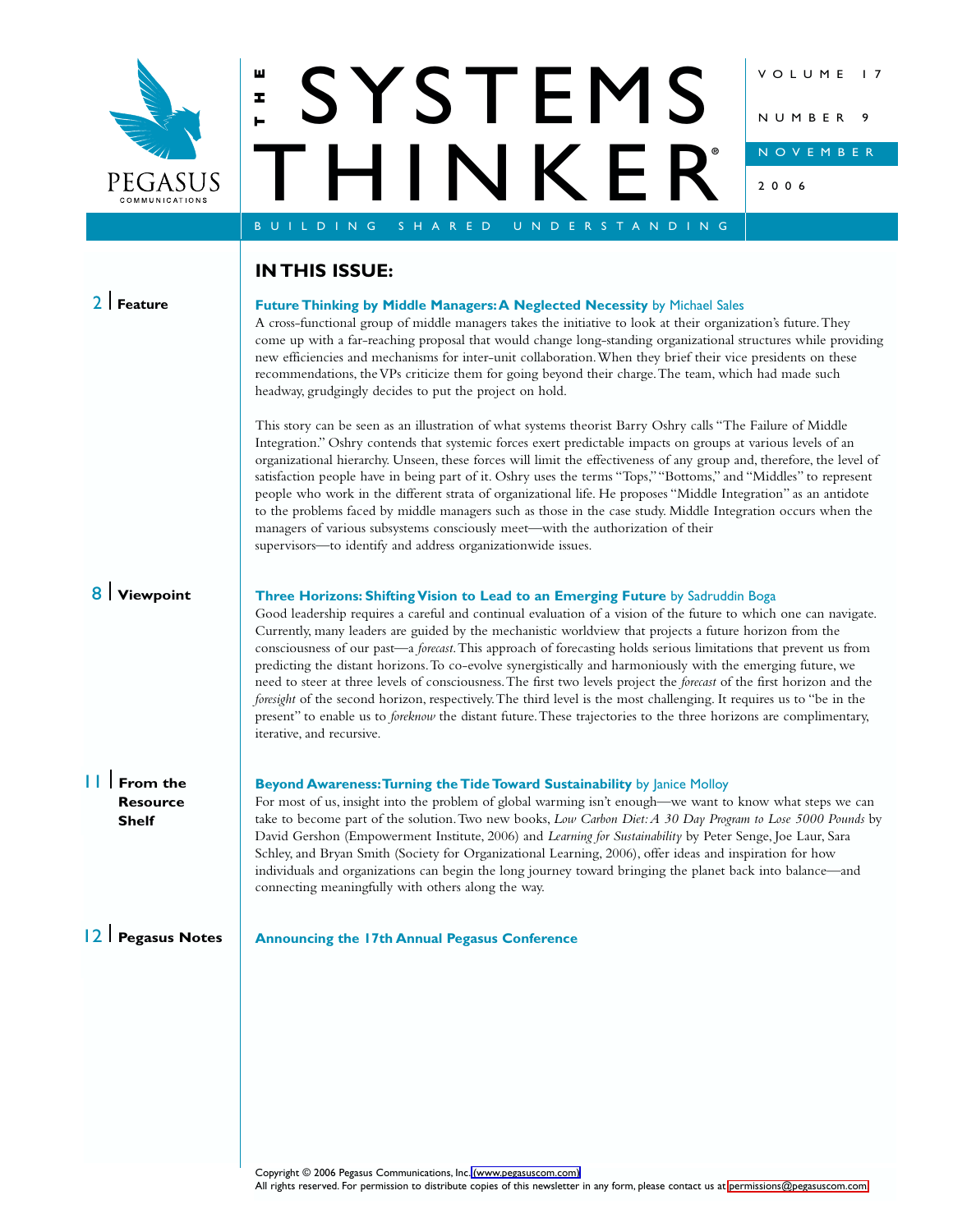<span id="page-1-0"></span>

# **FUTURE THINKING BY MIDDLE MANAGERS: A NEGLECTED NECESSITY**

### **BY MICHAEL SALES**

his is a story about what happened to a group of technical managers working in a multinational corporation, the Big Can Corporation (BCC)\*, when they tried to influence the organization's strategy and structure. BCC has over 20,000 employees on several continents.The company manufactures and distributes containers of various sizes for the storage of all sorts of commodities. Sometimes these materials are stored for subsequent use; sometimes they are stored for introduction into the waste stream in some form. BCC's revenue growth and profit margins have been the envy of its competitors for many years. T

BCC has dominated several sectors in the consumer waste con-

### TEAM TIP

Looking into the future often seems like a luxury in the face of current priorities.Yet, unless teams take the time to explore both the trends that are shaping the context in which their organization operates as well as the shared vision to which they collectively aspire, they are destined to remain in reactive mode. Make a concrete plan for how your group is going to be proactive in creating the future you all desire.

tainment business. Its cans and pails are found in many, if not most,American households, offices, and factories: under the sink, in the garage, in the laundry room, in home offices, near the toilet, in the garden, by the water cooler, in the copy room, at the vending machines, in the cafeteria, next to production lines, and so on. BCC has built and maintained its competitive advantage in its solid waste business through a strategy that focuses on dis-

tribution channel management, marketing and advertising, manufacturing processes, and materials science. BCC is a major center of knowledge about the various substances that make up its products, such as plastics. In the domain of

their consumer products, BCC's materials science managers works closely with engineers and others, throughout the company, on integrating materials science with the manufacturing process, how product ingredients support marketing, and so on. For example, BCC's waste pails are internationally renowned for their ability to withstand "punishment."That is, the user can mistreat them in all sorts of ways, and they don't break (for example, throwing them on the ground and banging them against hard surfaces, putting all sorts of substances in them, and/or placing them in locations where they are exposed to extremes of heat and cold for extended periods of time).The physical strength of its products is one of BCC's key competitive advantages.

Recently, one group of BCC's

experienced technology managers noted some disturbing trends, including:

**•** The materials used in the business have become more complicated and, therefore, more expensive;

**•** Waste management containers are beginning to be linked with information technologies in new and disruptive ways; and

**•** Recycling regulations are becoming ever more stringent and they are

affecting the design of BCC's products.

> While coming from different scientific and engineering disciplines, these

technical managers were jointly responsible for the administration of the new product development pipeline.They had become more aware of the onslaught of the future when they faced

a period of accentuated conflicts and tensions during a recent product launch.Addressing a long-standing customer concern, the new product incorporated a deodorizing ingredient into the production of plastics for BCC cans. Required to mesh the work of their Intellectual Licensing, Basic Research, Prototype Scale Up, Manufacturing Design, Materials Procurement, and New Product Development Program Management units in a very tight frame, the managers of these Consumer Product Technology groups (about 100 people) found that:

**•** They disagreed over who was supposed to do what when *(role confusion)*, and

**•** They would soon need to display excellence in various scientific, manufacturing, and managerial competencies

<sup>\*</sup> Under the terms of the author's confidentiality agreement, the case data presented here were deliberately designed to camouflage the identity of the company under discussion. However, the Big Can story remains true both to the issues faced by the client company and to the actions of the men and women discussed in this article.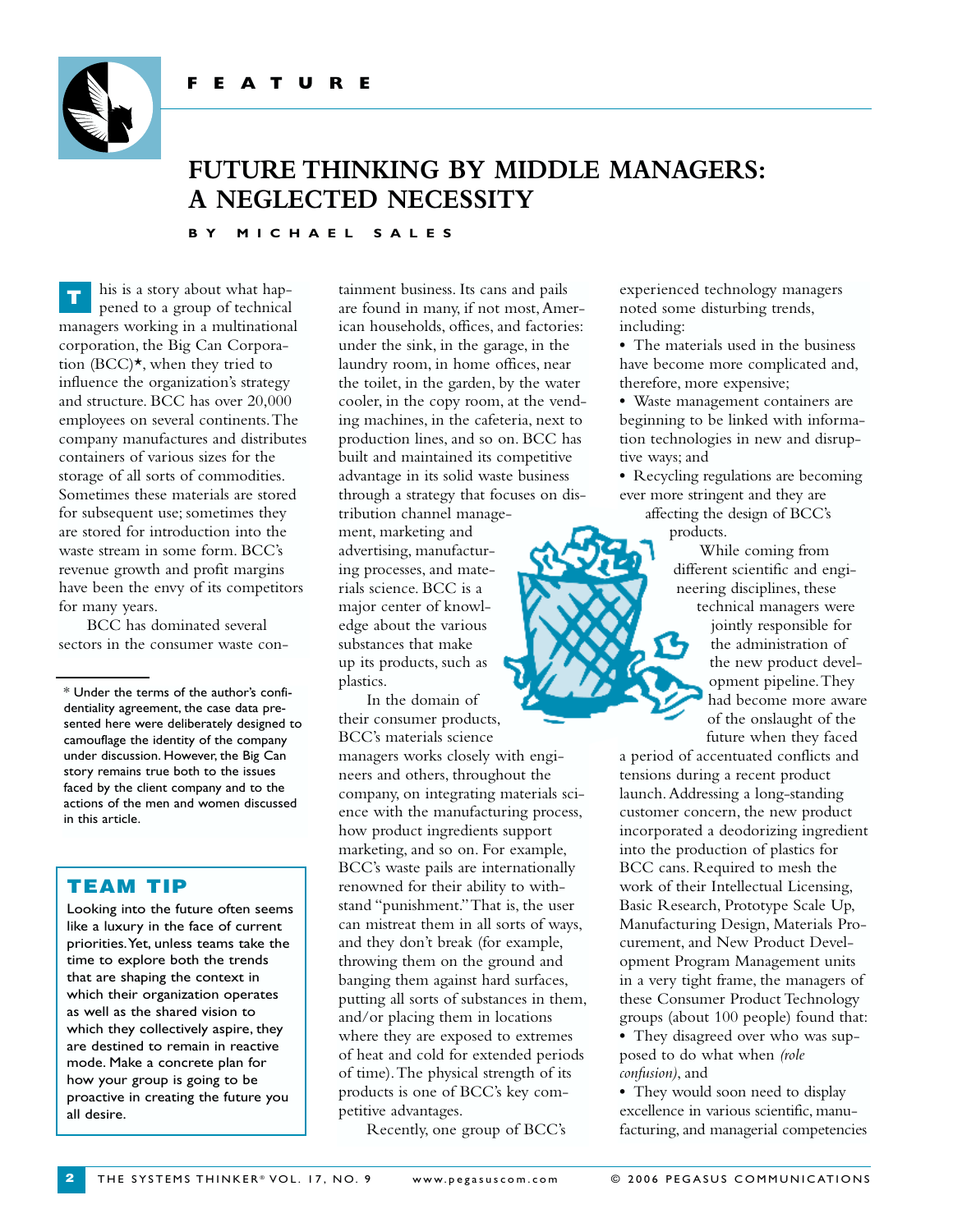that they hadn't even considered *(staffing issues)*.

Although test market data indicate that the new product will be successful, this complicated innovation left feelings bruised among many members of this technical community and their managers.

Rather than accept this uncomfortable situation as a permanent reality, on their own accord, the managers of these units took the initiative to start meeting to discuss and plan for the future.They did not want a repetition of this experience.The importance of this self-directed act will be more fully discussed subsequently.At present, let us simply assert that it is unique for a group of middle managers in different technical organizations to take steps to analyze and manage a problematic situation confronting their units with neither their superiors nor their subordinates demanding that they do so.

With one member of the group, in particular, championing the effort, managers representing the Intellectual Licensing, Basic Research, Prototype Scale Up, Manufacturing Design, Materials Procurement, and Program Management units met periodically over the course of several months to address role responsibilities and technology planning.They found that conversations regarding the management of their independent processes led to a significant reduction in tension between both the managers and members of their teams. Furthermore, these discussions fostered experiments, such as the sharing of information and certain key personnel between units for the purpose of ironing out bumps that had traditionally plagued the sharing of information and materiel between functions.

The managers began to reflect seriously on the impact of prospective innovations on technology strategy and the implications of possible new directions for the staffing and structuring of their units. Specifically, they began to construct "capability matrices" projecting out 25 years.They came to feel that their own thinking about their future was being constrained by their living and working within particular frames

of reference.That is, their technical disciplines, their existence within Big Can, their age, their ethnicity, the ethnocentrism of their multinationals, etc. biased them in ways that they knew they did not know how to assess. One might say that they knew that they did not know how their existing mindsets limited them.They sought assistance from a consultant to open their eyes to new possibilities and to help them articulate a long-term technology vision.

**They came to feel that their own thinking about their future was being constrained by their living and working within particular frames of reference.**

#### The Futures Workshop

With an ostensibly enthusiastic blessing from the vice presidents for the various functions represented by these managers, the technical managers approved the design of a two-day planning workshop.The objective of the workshop was to generate a broad range of ideas about the forces that might be shaping the consumer product businesses in the future and to assess the possible organizational and structural impacts of these forces on the consumer products technical community.

The workshop moved through the following steps:

**•** A Metaphor Exercise in which groups of participants created a visual metaphor for the future of BCC's business.The graphic indicated the key forces on the minds of its creators as well as three key opportunities embedded in the situation and three threats or concerns. For example, one graphic showed a picture of a box that represented the traditional relationship between BCC's Materials Basic Sciences and its Engineering organizations, with an "outside the box" concept represented by bomb bursts coming from other scientific institutions, such as universities.The notion

of a paperless society was introduced into the drawing as a threat.This concern was counter-balanced with the possibility that waste containers would have a built-in bar scanner that would assess the monetary value of used electronic equipment and other household equipment via a wireless Web connection.

• The managers then built a 25-year timeline that surveyed their opinions and hunches about prospective development in six different domains ("STEEPA" categories):

- Societal changes
- 
- Technological advances • Economic developments
- Environmental considerations and
- regulations
- Political issues • Aesthetic norms

Although this was not a rigorous investigation, every member of this intellectually curious group introduced a broad range of provocative ideas into this rich and vigorous multi-hour discussion. Here are a few of them:

**•** The prospect that pick-up charges for waste haulers will rise precipitously, putting garbage services out of reach for many current customers.

**•** The emergence of highly sophisticated recycling services that work best with increasingly complicated waste management equipment configurations, including containers that act on their contents in some way, e.g., weighing and prepackaging metal products.

**•** The introduction of containers that store hazardous wastes, such as certain types of batteries and lubricants, and track their value in the recycling market through wireless internet connections that can be read out through an electronic display on the storage device.

**•** An explosive growth of international opportunities linked to recycling.

Using an abbreviated version of a scenario construction technique, the team ranked the trends in each of the STEEPA categories and then chose two that represented the highest impact/highest uncertainty ("cost of capital" and "interaction with informa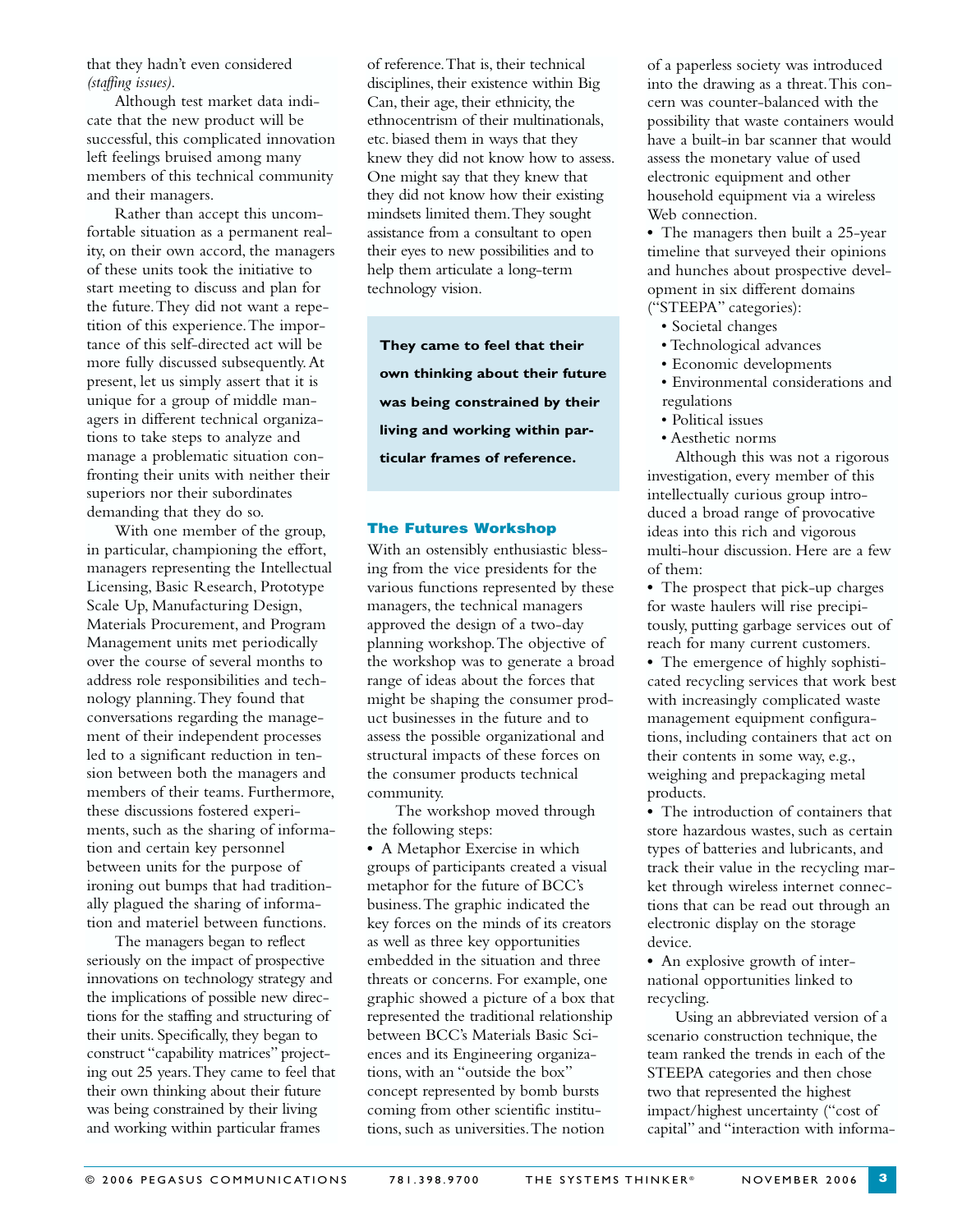tion technologies").They then mapped out four story lines, reflecting ways in which these trends could interact. Next, they chose their "preferred organizational narrative," i.e., the scenario they most wanted to see happen in the future and, therefore, the one that they wanted to design their organization toward.

This discussion of the kind of world they would like to live in set up a multi-hour conversation about BCC's structure:What was the most robust technical organization these managers could envision? That is, what structure might achieve the state of innovation and productivity desired by the managers, but would also be flexible enough to respond to whatever vicissitudes BCC would face?

Each member of the team laid out his or her response to these questions, and they discovered quite a bit of commonality. One member synthesized all the ideas into an elegant graphic.This was a far-reaching proposal that would change a variety of BCC's long-standing organizational structures for the management of technology, but offered much to hope for in terms of new efficiencies and inter-unit collaboration.

At this point, the managers became quite excited.They realized they had developed a proposal that would change each of their units, but would also, in their opinion, secure the future of BCC's consumer product lines to which they were very committed. Further, they felt that they were in an ideal position to promote these changes, since they knew the most about the actual workings of their particular technology groups. The scene had some similarities to one where the captains who will be most affected by a phase of a military campaign generate their own action plans rather than having them dictated to them by generals viewing the scene from some distant, and uninformed, locale.

#### Managers Get a Headache

The meeting ended with the managers doing some initial planning about meeting with the vice presidents to whom they reported and discussing how to inform members of their group who had been unable to attend the meeting.Also, because of pre-scheduled commitments, two of the members of the group—including the champion of the entire process had to leave the workshop early, even though they very much wanted to stay. Furthermore, the group itself was undergoing personnel changes. One of its members, the director for Basic Research, was leaving the company after 20 years of service and another going on to a position in Europe.

**Almost from the moment the meeting ended, the managers' hopes began to dissipate.**

The Director of Basic Research was being succeeded by a younger scientist who expressed concern during the workshop with the idea that he was going to have to advocate these changes to his superior.This was his first time meeting with the group as a whole, and he was unsure of the agenda coming in. Members of the group assured him that they would assist him in making the group's case to his president, and he seemed comfortable with the product of the group's work.

Things did not go as planned. In fact, almost from the moment the meeting ended, the managers' hopes began to dissipate.

First, the timetable for their meeting with the vice presidents changed dramatically.As soon as their superiors heard that the managers had had a useful planning session, the vice presidents moved up the initial timetable for discussing the results. This conversation occurred more than two weeks earlier than anticipated.The managers had intended to spend a full day thinking through an approach to the important conversation because they realized that their ideas were highly innovative and, therefore, politically charged.They were all supporting significant change in their own work situation.They

were all willing to give up something in their units in order to achieve a higher degree of integration of BCC's technology strategy.They knew that they were going to have to convey the importance of their strategy to their superiors.The eradication of their opportunity to prepare for the meeting made this impossible. However, no one thought that the group could say "no" to the vice presidents' request for an early briefing.

Second, both anticipated and unanticipated personnel changes took effect.The seasoned manager of Basic Research retired, and the Program Manager representative attached to the Consumer Container Business took a new job as planned. Surprisingly, the member of the group who had captured the will of the team in a particular graphic was asked to stop participating in its deliberations because he was seeking a promotion that other members of the group would influence.The replacement for the manager of Basic Research was afraid to tell his vice president about the changes the team was advocating. And a new representative of Program Management struggled to become fully acclimated to the group, both because he had little background in the Consumer Products Business and he had no real connection to the other members of the group.

The meeting with the vice presidents was disastrous.The managers assumed the vice presidents would recall the background of the situation. Instead, they seemed to have forgotten a great deal about what was at issue in the managers' meeting.Thus, the presentation was experienced as abstract and erratic. Even though the managers felt they had gotten a clear sign-off from their superiors regarding the purpose of the workshop, one vice president criticized them for "having gone beyond your charge": *You were supposed to be looking at staffing issues for the immediate future and the next year.What is all this stuff about 10 and 20 years from now?* 

Another was nearly livid in his complaint: *You've pushed yourselves into decision-*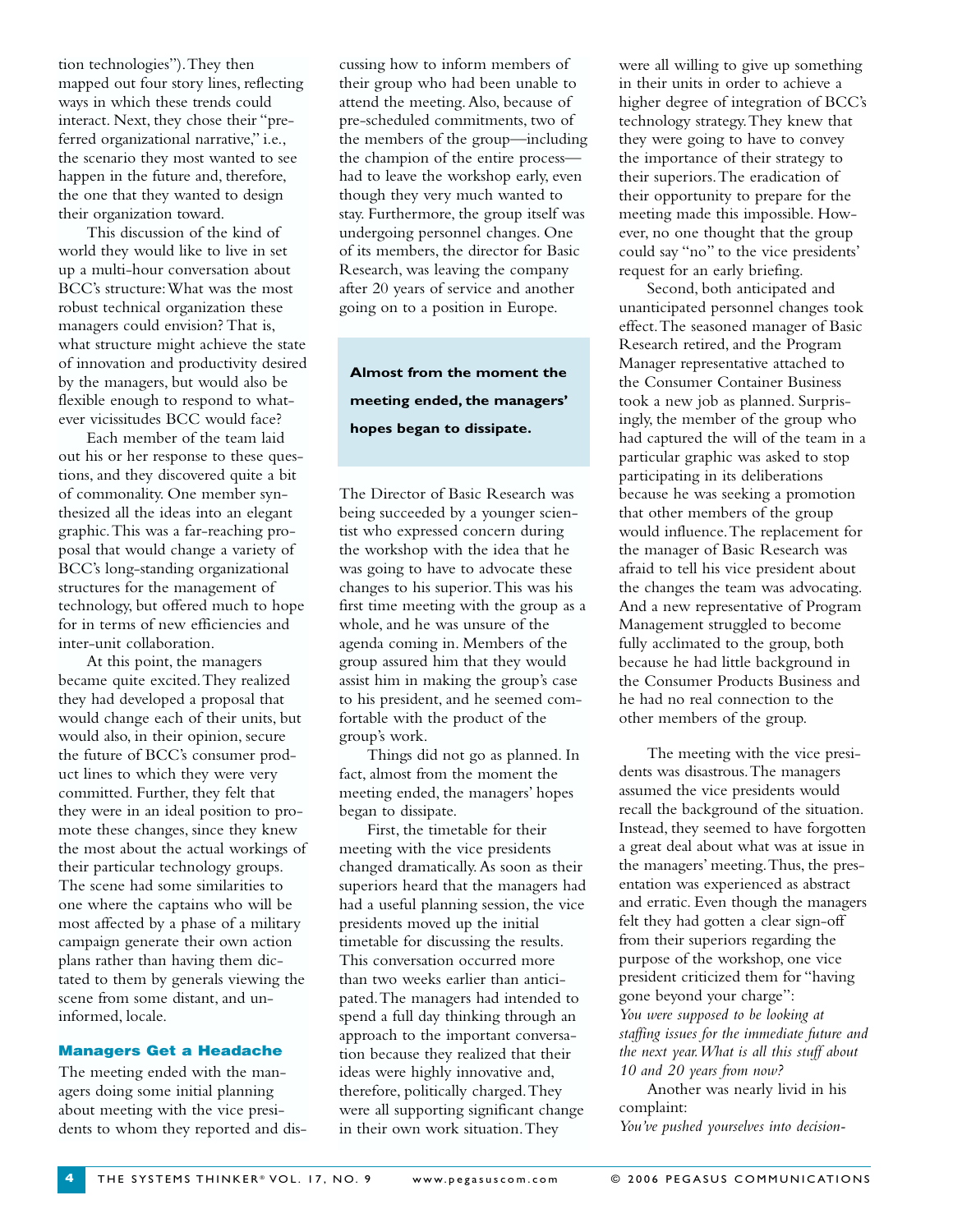*making domains that you have nothing to do with!* [He went on, essentially, to assert that the managers were trying to do his job.]

After the meeting, the managers beat a hasty retreat.They reworked their material to focus on the near term.The new member from Program Management took the lead in managing the "political interface" between the managers and their superiors by asserting that the group had misunderstood and mismanaged the political nature of their relationship with their superiors and that he should be the person to repair the situation; the other members of the group accepted this definition of the situation.The new manager of Basic Research distanced himself from the group.The "synthesizer" who had crafted the graphic that was so helpful to the group stopped attending meetings and spoke with excitement about other activities.The champion of the Futures Thinking project was humiliated by the entire experience. Feeling unsupported, he began looking for options outside BCC.

*Summary:* This team, which made such headway in understanding the future, decided to put the project on hold.

### A Specific Example of a Generic Organizational Disease

Particularism provides one lens on this story.That is, one could conclude that these particular individuals made mistakes. One can almost hear the chorus of critiques:

**•** "They should have waited for the personnel changes to take effect before holding the workshop."

**•** "They should have said 'no' to the demand for an earlier meeting with their VPs."

**•** "They should have gotten clearer up-front approval for the Workshop."

**•** "They weren't going to get anywhere without a greater commitment from the Basic Research guy, so why did they push ahead?"

On the other hand, this story can also be seen as an illustration of an alltoo commonplace system dynamic

called "The Failure of Middle Integration."The human systems theorist, Barry Oshry, offers us this perspective. Oshry's theory is based on hundreds of simulations of organizational life focused on the way in which the systemic dynamics created by social structure affect the power and efficacy of individuals and groups.Approximately 40,000 people have participated in these programs, and they overwhelmingly report a high level of coincidence between the generalizations of Oshry's theory and their own experience in specific organizations. Interventionists, such as organization development practitioners and line managers who use these concepts to manage change efforts, also support the validity and utility of Oshry's ideas.

Oshry contends that the systemic forces exert predictable impacts on groups at various levels of an organizational hierarchy. Unseen, these forces will almost certainly limit the effectiveness of any group and, therefore, the level of satisfaction people have in being part of it.

Using the terms "Tops,""Bottoms,""Middles," and "Customers" to represent people who either spend most of their working lives in the strata of organizational life suggested by these terms or can be described as having that position on a particular project, Oshry—oversimplifying his argument—holds that:

**•** At the *Top* of a system (or any subsystem within it), specialization will emerge as a strategy for managing information overload (e.g.,Vice Presidents for Research, Operations, Information, etc.).The consequence of over-specialization is, ultimately, competition over the strategic direction of an organization (or a subsystem) and rivalry over which particular function should have the highest organizational status and receive the lion's share of the available resources. He refers to these Top dynamics as "turf" issues.

**•** At the *Bottom* of a system, solidarity and de-differentiation become preferred strategies for dealing with the inherent vulnerability of being in a system where others make decisions that affect Bottoms without the participation of the Bottoms themselves

(e.g., plant closures and changes in procurement policy). Bottoms organically unite in the face of these conditions, and they frequently resent individual members of their group who attempt to differentiate themselves from others.

**•** In the *Middle* of the system—our primary interest here—individual managers are pulled away from each other, physically, mentally, and emotionally. Oshry contends that this "alienation in the middle" results from both living and working within silos (functional, geographic, business line, etc.) and having to deal with issues that Tops and Bottoms in a particular silo have with each other. In other words, members of Middle groups disperse because they are kept at a distance from each other through the dynamics of the system.The more complex, the more bureaucratic, and/or the more hierarchical the system (as with BCC), the greater the level of dispersion in the middle management ranks. Dispersed Middles have difficulty integrating.They are "disintegrated."

There are multiple negative consequences for Middle disintegration:

**•** Tops in a system have more issues and problems coming at them from all sides because Middles haven't been able to pay attention to them. **•** Bottoms are made more vulnerable because a seemingly functioning Middle team is not mediating arbitrary changes in their work and their level of security.

**•** Customers and suppliers get mixed signals because organizational functions aren't working well together.

**•** Interpersonal distance between Middles separated by organizational boundaries tends to increase when managers and supervisors have both little contact with each other and regular experiences of being disappointed by one another.

**•** Middles—as illustrated in the BCC case—always have "something better to do" than interact with each other.They can't find time to meet. They are continually pulled away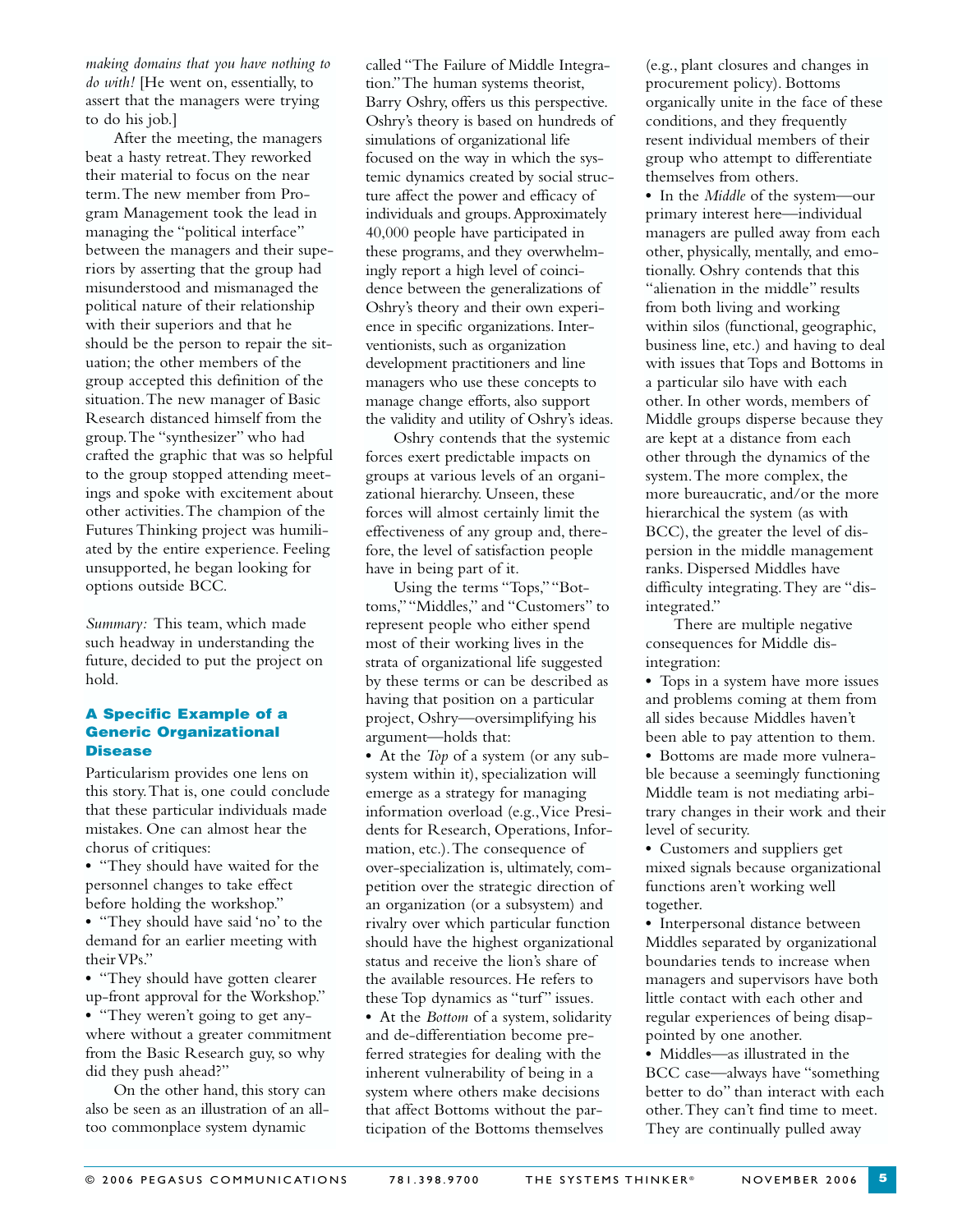from these meetings when they do occur by "important phone calls that will just take a second" or other interruptions. Since something else other than being with each other is typically more important to individual Middles, it is easy to see why Middles may not feel very close to each other as a group.

**•** They are regularly being promoted, demoted, fired, or transferred without much regard to the impact of these changes on Middle groups or without much Middle input into the processes by which these decisions are made. These personnel shifts provide Middles with frequent reminders of their low power status in organizations, with all of the attendant results of such selfperceptions.

Not surprisingly, given these outcomes, Middles are frequently seen as weak, incompetent, unreliable, indecisive, and/or prickly by both their superiors and their reports.Thus, they are also seen as the most expendable if and when the time comes to cut back on personnel.

#### Middle Integration

Oshry proposes "Middle Integration" as an antidote to these problems. Middle Integration occurs when the managers of various subsystems consciously make an effort to mitigate the effects of organic separation by meeting regularly to identify and address issues without their subordinates or their superiors being present. Middle Integration works best when it has the enthusiastic support of the superiors to whom middle managers report. Superiors demonstrate their encouragement for Middle Integration by refraining from "messing down," e.g., demanding to have specific information about the conversations occurring among Middles, which was not so of the Tops in the BCC case. It should be noted, however, that they did not act in a significantly different manner than most others in their position would have if presented with the same set of events. They were not "the bad guys." In fact, given Oshry's theory, one would predict that Tops would be (1) either unaware of the systemic and structural

conditions that make turf struggles, or aware of the conditions but unable to counteract them effectively; and (2) concerned about any integrative activity by Middles that would affect the "game of power" at their level in an unpredictable and unplanned for fashion.

For Middle Integration to occur, Tops should support the independence of Middles to meet, plan, and act without having to seek constant approval from their superiors. In turn,

**Operational issues have been identified earlier and handled better, and relationships among middle managers and their units became more positive.**

Middles should address the legitimate need that Tops have for information about Middle Integration activities by communicating regularly with Tops and aligning their integrating activities with the agendas, needs, and perspectives of their superiors.This sort of linking process fosters the empowerment of Middles, who are constantly threatened with being isolated in their silos, while also bolstering the long-range strategic activities of Tops.

In the BCC case, for example, the Tops might have pointed to the farsightedness of this Middle group as a reason to lower the cost of long-term credit, which is becoming an important issue to the whole company as international competition heats up.

Oshry outlines eight levels of Middle Integration:

**1.** *No integration:* The common condition, i.e., no awareness of systemic forces that pull Middles apart and no self-generated information exchange

**2.** *Sharing information:* The simple transfer of data about different parts of the system

**3.** *Working the information:* Diagnosing what the system (or its subcomponents) needs

**4.** *Coordinating responses to issues identified*

**5.** *Problem solving:* Addressing identified needs through self-initiated experiments

**6.** *Mutual coaching:* Helping each other with issues faced by individual members of the group

**7.** *Sharing best practices:* Enhancing organizational learning

**8.** *Power bloc:* Uniting as a Middle team to affect organizational direction and policy

Compared with the preceding level, each degree of integration requires a higher level of commitment between Middle group members to their team effort.And, each higher level may entail greater political risk and, therefore, each demands a higher and higher level of encouragement and understanding from the Tops of the organization. For example, the Tops in the BCC situation could have expressed appreciation for their Middles' work on the articulation of a technology management structure even if they, the Tops, were also considering the matter. Instead of punishing them for their initiative, the Tops could have treated the work of their subordinates as a valid option for their consideration.

Many organizations, including Microsoft,Ashland Chemical, Hewlett Packard, and Union Carbide, have been experimenting extensively with Oshry's ideas. In instances where Middle Integration has been fully implemented, the results have been quite encouraging. Senior executives have been relieved of operational responsibilities and are more able to concentrate on larger strategic questions without sacrificing organizational efficiencies. In fact, operational issues have been identified earlier and handled better, and relationships among middle managers and their units became more positive with a variety of quantitative and qualitative results.

At BCC, however, there had been little explicit support for anything like Middle Integration.These managers were working against the grain of their system. In spite of their apparent endorsements early in the process, their superiors did not welcome the inventive initiative of these Middles. Instead, they saw the Middles' behavior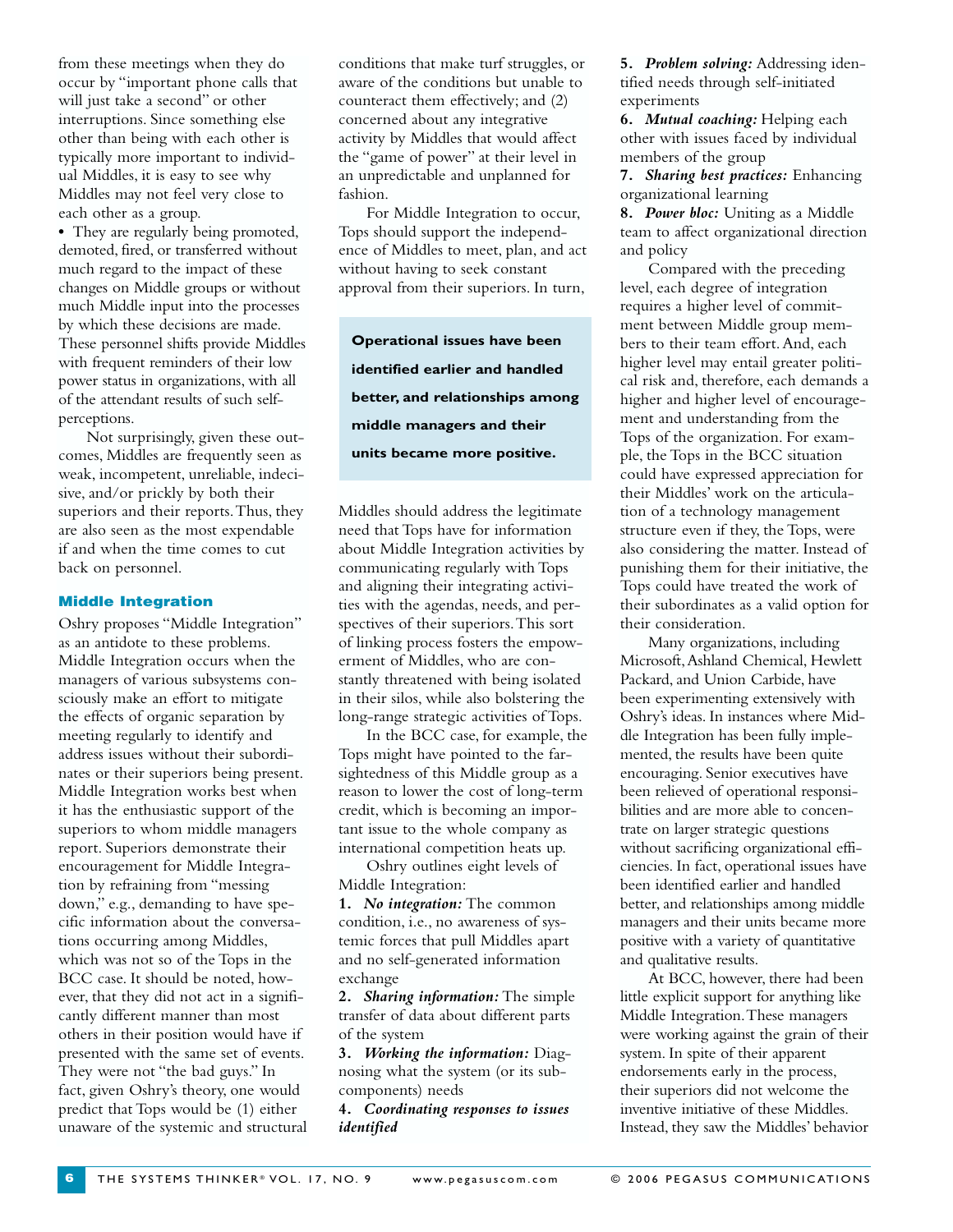as poorly organized or ill considered, at best, or, worse, as insubordinate.The middle management team thought it had a level of support for its initiative that it clearly did not have. Rather, their superiors criticized them for being late to do the job that they were supposed to do, adding to the docket of their vice presidents' responsibilities and implicitly criticizing them by stepping in to the vice presidents'"turf."As soon as they met this sort of resistance, the managers returned to their typical dis-integrated state.

#### Middle Integration and the Survival of the Fittest

The collapse of the planning effort by the technology managers of BCC's Consumer Products Division constituted the loss of a unique opportunity for this corporation.A group of senior managers moved from hope to disappointment. In spite of the fact that the members of this group demonstrated real talent as in investigating the future, the likelihood that any of these managers would initiate (or even participate in) such an undertaking was diminished.As a result, BCC has become considerably more vulnerable to competitors who are in a position to capitalize upon vulnerabilities to which this company chose not to attend.

Clayton Christensen points out that most "disruptive technologies" (i.e., technologies that take an industry into an entirely different direction) were initially evaluated and passed over by the firms that dominated particular industries. If, 10 years from now, BCC has lost much of its dominance of the consumer products containers business to more nimble competitors, it may well be because it didn't have the capacity to learn from this group of forward-thinking, enterprising, and integrated middle managers.

This case may also be a cautionary tale for participatory theory at a general level. Interventions that bring multiple stakeholders and all levels of an organization together for visioning and problem-solving activities rely on the belief that highly stimulating and interactive processes can transcend the

boundaries and rigidities created by organizational structure.The BCC case indicates that such interventions may be short-lived, however, if they are not supported by a commitment to organizational learning activities that makes the players conscious of the forces impinging upon the systemic "space" they occupy.Without such "system sight," highly participative, short-term interventions may, in fact, become a foundation for enduring cynicism once people are again confronted by the Real politik of organizational life. **•**

**Michael Sales**, Ed.D., [\(mjsales@comcast.net](mailto:mjsales@comcast.net)) is a skilled coach, program designer, teacher, and facilitator who combines a detailed knowledge of personal, group, and organizational change

technologies with a broad background in business, entrepreneurship, and education. His doctoral work at Harvard's Graduate School of Education (supervised by Chris Argyris) focused on the interpersonal skills required by participative management. Michael has served for 20 years as a senior associate of Barry Oshry's Power + Systems.

#### For Further Reading

Christensen, Clayton M. *The Innovator's Dilemma: When New Technologies Cause Great Firms to Fail* (Harvard Business School Press, 1997)

Oshry, Barry. *Leading Systems: Lessons from the Power Lab* (Berrett-Koehler, 1999)

Oshry, Barry. *Seeing Systems: Unlocking the Mysteries of Organizational Life* (Berrett-Koehler, 1995)

Schwartz, Peter. *The Art of the Long View: Planning for the Future in an Uncertain World* (Doubleday, 1996)

#### **NEXT STEPS**

Once your organization has made a commitment to involving people from all levels in exploring the future, what tools or methodologies can be useful in doing so? Here are three possibilities:

**•** *Future Search:* Future Search is a planning methodology that brings together people from all areas of an organization—those with resources, expertise, formal authority and need—into the same conversation.This practice is called "Getting the whole system in the room." Participants generally meet for 16 hours spread across three days. People tell stories about their past, present, and desired futures.Through dialogue, they discover their common ground. Only then do they make concrete action plans.The meeting design relies on mutual learning among stakeholders as a catalyst for voluntary action and follow-up. People devise new forms of cooperation that continue for months or years. For more information, go to [www.futuresearch.net.](www.futuresearch.net)

**•** *Scenario Planning:* Scenario planning is a group process that explores the most important, uncertain forces affecting an organization's future.Through the exchange of knowledge, research about key trends, and development of deep understanding of the factors that influence an enterprise, participants craft a number of stories of plausible futures.These scenarios help participants to link uncertainties about the future to the decisions they need to make today. Useful resources include *The Art of the Long View: Planning for the Future in an Uncertain World* by Peter Schwartz (Currency, 1996) and *The Sixth Sense:Accelerating Organisational Learning with Scenarios* by Kees van der Heijden, Ron Bradfield, George Burt, George Cairns, George Wright (John Wiley & Sons, 2002).

**•** *U-Process or Theory U:* The U-Process or Theory U stems from the work of Otto Scharmer and others on how we can "learn from the future." By moving from observing current reality to reflecting in order to allow inner knowledge to emerge to acting swiftly in order to bring forth a new reality, groups are able to create truly innovative approaches to complex problems. For more information, see *Presence:An Exploration of Profound Change in People, Organizations, and Society* by Peter M. Senge, C. Otto Scharmer, Joseph Jaworski, and Betty Sue Flowers (Currency, 2005) or go to [http://www.ottoscharmer.com/.](http://www.ottoscharmer.com/)

—Janice Molloy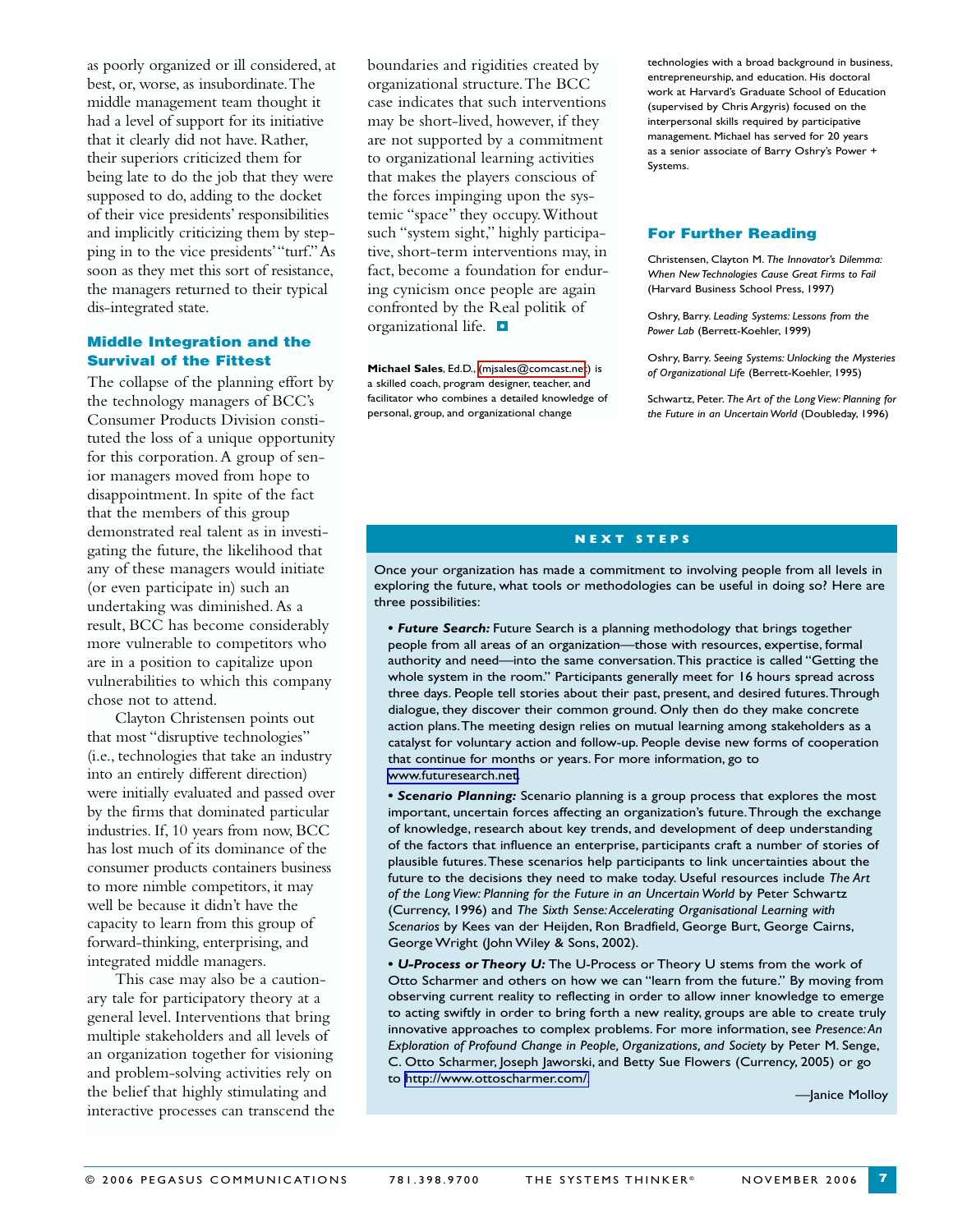<span id="page-7-0"></span>

## **THREE HORIZONS: SHIFTING VISION TO LEAD TO AN EMERGING FUTURE**

#### **BY SADRUDDIN BOGA**

ood leadership constantly requires a careful, ongoing evaluation of a vision of the future to which one can navigate. Many leaders are guided by the mechanistic worldview that projects a future horizon from the consciousness of our past—a *forecast*.This approach of *forecasting* holds serious limitations that prevent us from predicting the distant horizons.This article outlines the three horizons for our journey into the future.To co-evolve synergistically and harmoniously with the emerging future, we need to steer at three levels of consciousness.The first two levels project the *forecast* of the first horizon and the *foresight* of the second horizon, respectively.The third level is the most challenging. It requires us to "be in the present" to enable us to *foreknow* the distant future.These trajectories to the three horizons are not separate or sequential.They are complimentary, iterative, and recursive. G

*• The First Horizon:* Our *past* consciousness projects the *forecast* of the immediate future. Past becomes the stimulus for the future. It resides in the realm of mechanistic worldview and

### TEAM TIP

Divide a group into three teams and ask each team to develop one time horizon (first, second, or third).Then have the three teams bring their models together, with the first horizon nested in the second, and both nested in the third. Is the outcome a plausible map of an emerging future? If so, what are the implications for your organization? If not, why not?

logical analysis—the *logos—left-*brain dominance. It is guided by problem-solving intervention.

*• The Second Horizon:* Insight or intuition, drawn from our mythic *past*—the collective unconscious projects the *foresight* of a distant horizon. It resides in the holistic

paradigm—the *right-*brain dominance and the *mythos*. It is facilitated by the interplay of polarities and paradoxes. *• The Third Horizon: Foreknowledge* of the distant future can be experienced by *being in the present*—contraction of time and "self" (in humility), and expansion of "self" (in compassion). This resides in the co-evolutionary paradigm and mystical realm—the *mystikos*. It can be facilitated through an authentic dialogue.

This article will describe the philosophical and theoretical underpinnings of the three strategies for developing the three horizons. Each of the interventions proposed requires an appropriate catalytic environment for its fruition. Some of them include metaphors, art, music, humor, storytelling, and dialogue.

#### First Horizon

Greek philosophers of the seventh century B.C. made sense of their external world through reasoning and logical analysis—the *logos*.This tradition marks the genesis of Western scientific tradition embracing



Projections of the past into the future often make us repeat our past mistakes or limit us to past successes.As Einstein pointed out, a problem cannot be solved by the same consciousness that created it in the first place.

> observation, rationalism, and naturalism. It seems that the influence of Greek philosophy and classical science (Newtonian physics) has given us an enduring legacy of mechanistic thinking.With our problem-solving worldview shaped by our mechanistic thinking of cause-and-effect, we fix problems in anticipation of a quick desired future. But this approach has many shortcomings:

> *Shackled to the Past.* We reflect on the past and project it into the future to give us a short-range forecast as shown in "Forecasting the Immediate Future." Projections of the past into the future often make us repeat our past mistakes or limit us to past successes.At best, it can provide us with a limited forecast of the immediate future. For example, today's weather may give us some indication of what one may expect over the next few days, but not in the distant future.

*World of Chaos.* Isaac Newton's laws of motion have enabled us to predict fairly accurately the location and the movement of the celestial bodies. But their application to complex situations in our turbulent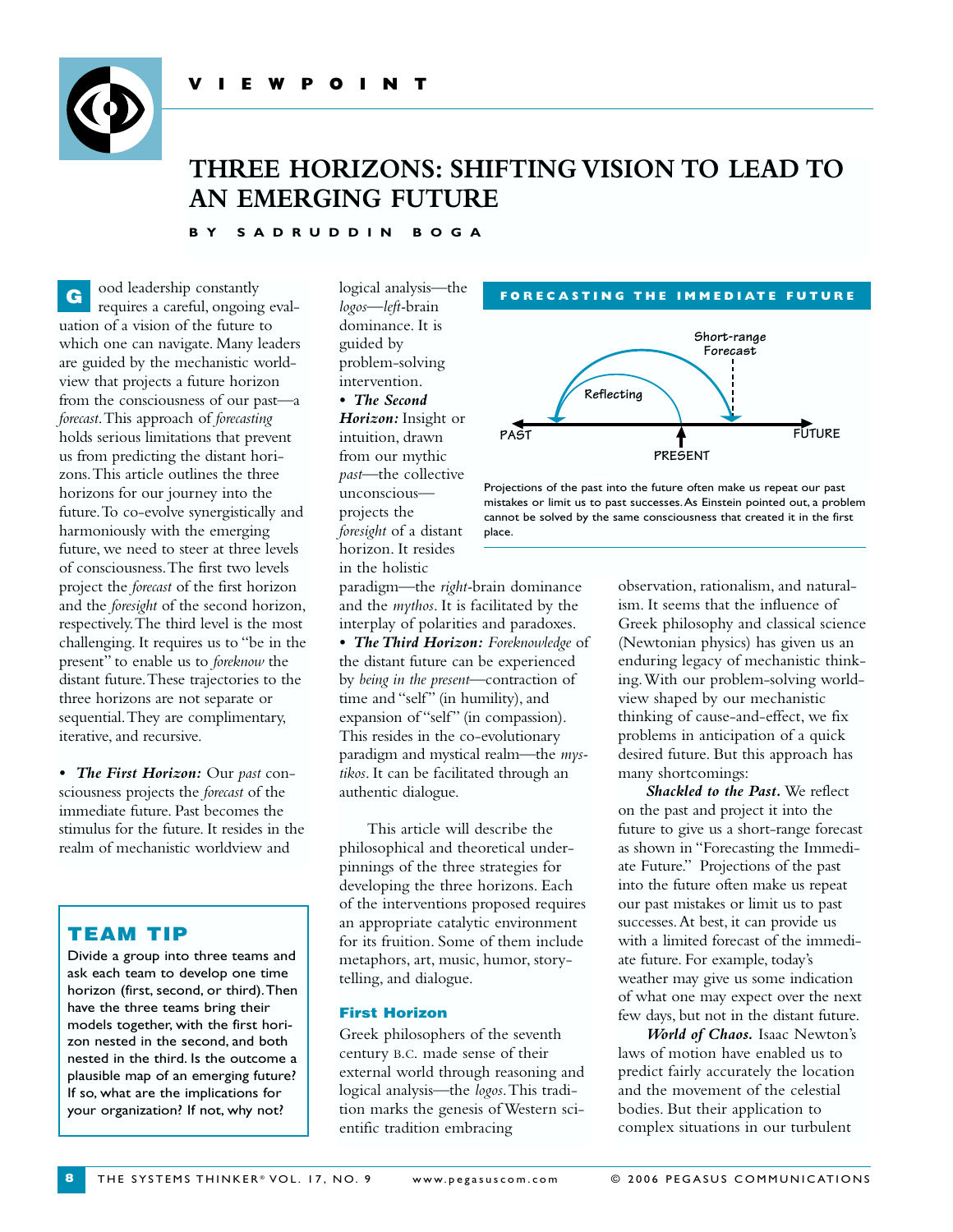environment such as those encountered in our social, political, and economic domains is inapt.The world of chaos carries the potential for unexpected amplification of weak signals, popularly referred to as the *butterfly effect.* For example, a single terrorist proclamation can precipitate a cascade of events that impact the entire economy.

*Pitfalls in "Fixes That Fail" Archetype.* In analyzing the dynamics of systems, we frequently use the "Fixes That Fail" archetype as a lens to explore the unintended consequences of our problem-solving actions. But if we do while entrenched in the mechanistic paradigm, such analysis can be accompanied by pitfalls:

• Stuck in a reactive mode, we generally rush in to fix the problem without adequately investigating the root cause.

• Our choice of unintended consequences can itself be driven by our problem-solving mindset.We proactively look for potential problems that will need to be solved, leading to a self-fulfilling prophecy.

• When we explore the unintended consequences, we rarely look for possibilities of good outcome or opportunities; nor do we distinguish between the consequences that we will need to adapt to and those we could influence.

• Every unintended consequence has its own expectancy of occurrence. Some are expected to occur in the immediate future and some later. Thus the ability to foresee the distant future becomes imperative if we want to have a broad systemic view of the whole.

• In certain cases, the so-called unintended consequences may in fact be undeclared "intended consequences," in the hope of fulfilling some political agenda.

• When we notice each detrimental consequence, we treat it as a problem and proceed to fix it, which generates its own set of unintended consequences, each of which becomes a problem.Thus we launch an endless cycle of problems, which all proliferate from one single problem.

To illustrate this proliferation, let's

examine the problem of starvation in a given country. Our immediate reaction would rightly be to send food donations. But such action can be followed by myriad unintended consequences.They include collapse of local agriculture, increase in population, corruption, dependency, and so on. Each of these unintended consequences represents a problem, which, if solved in the reactive mode, would precipitate its own set of unintended consequences.Thus a single problem can generate chaos and disorder. Each unintended consequence exacerbates the problem, creating a paradox.This is illustrated in "Proliferation of Problems and Paradoxes in a Quick Fix."

**•** As every unintended consequence exacerbates the original problem, it represents a paradox. Since each one of the unintended consequences becomes a problem, with its potential to present a paradox when solved, a whole array of paradoxes can precipitate from a single problem. Can such an assortment of paradoxes liberate us from the bondage of the mechanistic paradigm and serve as an intuitive framework for exploring future scenarios? To sound a note of caution, awareness of the paradoxes by itself

cannot stimulate the shift, unless catalyzed by an enabling environment. **•** In the above analysis, we, sadly, do not see the problem as universal suffering of humankind but suffering of the "other," thereby stripping us of a sense of compassion. Our actions then tend to be driven by self-interest, under the cloak of some acceptable ideology such as charity, goodwill, freedom, democracy, and so on. Systems thinking, by its very designation, implies *thinking conditioned thoughts* and is unmindful of the complexity of the human psyche, the same way the proverbial fish is unaware of its ambient water. Otto Scharmer lucidly describes this unawareness as a blind spot in social sciences.

#### Second Horizon

Our ancestors constructed legendary narratives of supernatural origins gods, goddesses, demons, and so on to make sense of changes in their external environment.They internalized the myths by co-acting with the gods and demons in the cosmic theater.Their narratives and accompanying rituals permeated into the very core of their being—their psyche.The Greeks call it the age of *mythos*. It

#### **PROLIFERATION OF PROBLEMS AND PARADOXES IN A QUICK FIX**



Consider a starving nation that receives food donations. In the short term, the intervention relieves the starvation. However, unintended consequences exacerbate the "problem." Conventional Metaphor: *Food relieves starvation.* Paradox: *The more we feed, the greater the starvation.*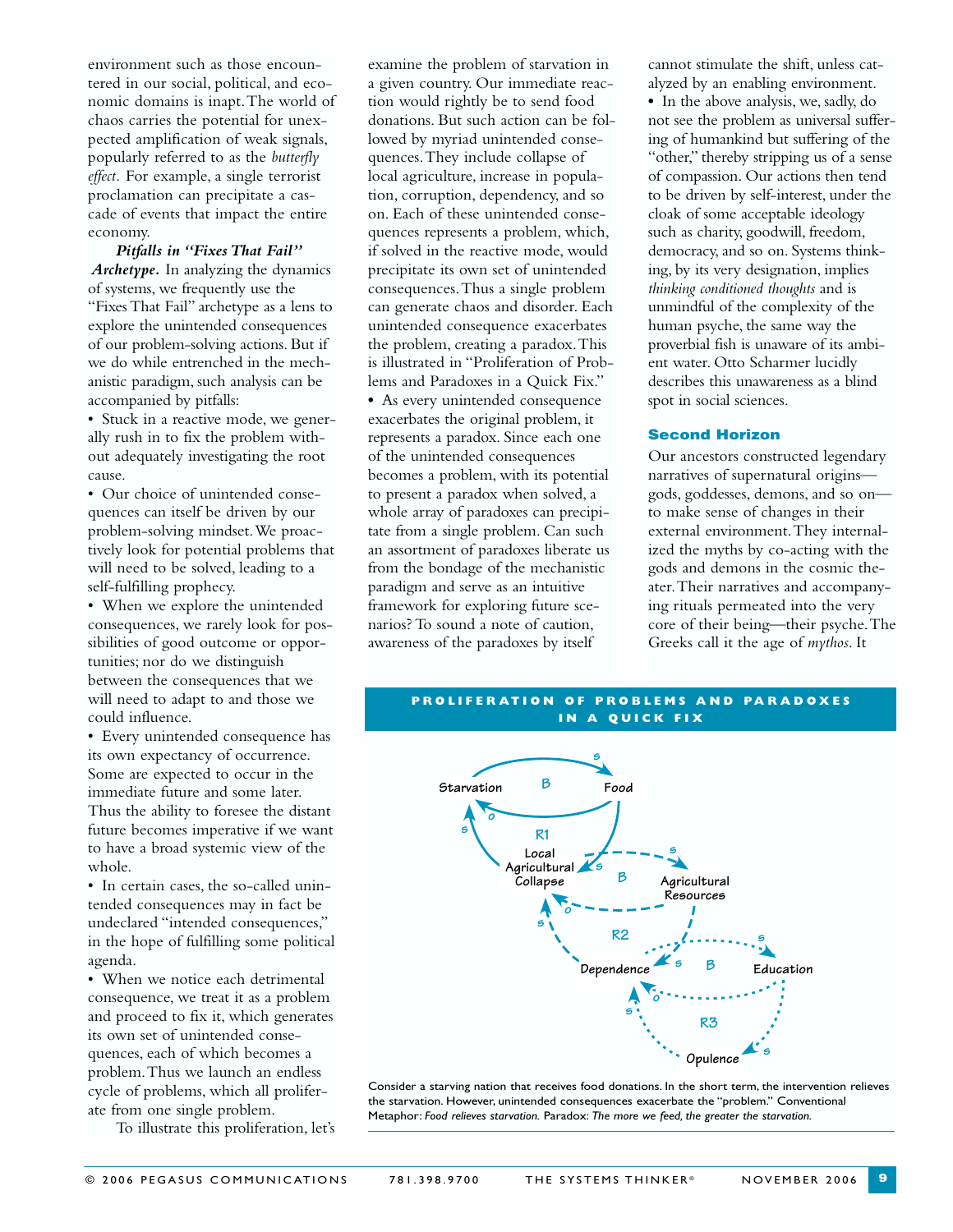existed in almost every ancient culture and civilization.

**•** Carl Jung concluded that mythology was a universal phenomenon of the *collective unconscious*—an archetypal field of the human psyche.

**•** Albert Einstein contended:"The intellect has little to do on the road to discovery.There comes a leap in consciousness, call it intuition or what you will, and the solution comes to you and you don't know how or why."

Can we draw *intuition* from our collective unconscious to foresee the future? We can delineate logos, mythos, and mystikos on a continuum of time and beyond, ranging from *chronos* to *kairos*. Each phase holds a specific quality and intensity of creative work.Along this continuum, there is a phase in which ones passion for creative work evokes a sense of distortion of time.

**•** When we want to bring about a quantum shift in our consciousness to meet a new challenge, we can spark creativity through intrinsic motivation that causes a psychological distortion of physical time.

**•** Mihaly Csikszentmihalyi called it the *flow*. In this state, the creator gives total attention to what is being created with exclusion of all distractions.Time flies. Every moment of the journey becomes its destination.

**•** The experience of a creative flash (Ah-ha) is arguably more *intuitive* than analytical (right-brain activity, according to Ned Herrmann).Therefore if we can foster a creative environment, it can stimulate the intrinsic motivation and intuition necessary for foreseeing the distant future.

#### The Third Horizon

There is an existential dimension of human faculty, the *mystikos*—a state, in which one can experience higher intelligence.Through such transcendent awareness, we can gain a holistic *foreknowledge*.The fifth-century Roman philosopher Boethius described such awareness as *totum simul*, meaning the perception of the *whole* in the same instant. In this state, we experience the "now," as lucidly expressed by William Black in his famous verse:

To see a world in a grain of sand, and heaven in a wild flower; Hold infinity in the palm of your hand, and eternity in an hour.

Though *mystikos* is not something we experience everyday, a collective ascent to a higher metaphor—combined with a fitting narrative and dialogue—may help to compress time sufficiently to invoke the glimpse of the *unknown-unknown*.

**Can we draw intuition from our collective unconscious to**

**foresee the future?**

#### Process for Navigating the Emerging Future

Driving a car provides a simplistic and heuristic metaphor to illustrate these three aspects of the journey:

**•** As we drive along a meandering road, an awareness of a linkage between what we have passed to what is passing—can give us a *forecast* of the emerging future—the *first horizon*. It requires a regular scan through the rear-view mirror. It represents "one path, one journey."

• Sense of the *second horizon* requires intuition about the direction we want to take. It represents making a choice from several plausible scenarios. Our adaptive competence would guide our choice of a viable path.

**•** Finally, we enter a terrain that has no path. It is a "pathless journey" of discovery. It requires us to be in the "now," as we adapt to the terrain and influence the creation of a path to the *third horizon*.

There are a number of ways in which this process can be designed and implemented in an organization, bearing in mind the importance of creating an appropriate enabling environment described above. In one such design, we can divide a group into

three teams. Each team could be asked to develop one horizon.The three teams can then get together to carry out a conversation such that the three findings can form a set of Russian Matriôcha dolls: the first horizon nested in the second, and both nested in the third.Thus, they would end up with a plausible map of an emerging future. Such a map would require continual monitoring to ensure coevolution with the rapidly changing environment in which it exists. **•**

**Sadruddin Boga** is a professor at Antioch University Seattle, where he designs, develops, and delivers courses and workshops on systems thinking, innovation and creativity, global pluralism, leadership in business, strategic planning, and Eastern Mysticism.With extensive experience in management, organizational consulting, and higher education, he has a doctoral degree in human and organizational systems from Fielding Graduate University. Sadruddin has lived in Africa, India, Europe, Canada, and the United States.

#### For Further Reading

Bohm, David (Lee Nichol, editor). *On Dialogue* (Routledge, 1996)

Csikszentmihalyi, Mihaly. *Creativity: Flow and the Psychology of Discovery and Invention* (HarperCollins Publishers, 1996)

Freire, Paulo. *Pedagogy of the Oppressed* (The Continuum Publishing Corporation, 1982)

Henry, Jane (ed.). *Creative Management* (Sage Publication, 2001)

Herrmann, Ned. *The Creative Brain* (The Ned Herrmann Group, 1989)

Jung, Carl. G."Archetypes of the Collective Unconscious" in Violet S. De Laszlo (Ed.) *The Basic Writing of C.G. Jung* (The Modern Library, 1959)

Senge, Peter, Scharmer, C. Otto, Jaworski, Joseph, and Flowers, Betty Sue. *Presence:An Exploration of Profound Change in People, Organizations, and Society* (Currency, Doubleday, Random House Inc., 2005)

#### **YOUR THOUGHTS**

Please send your comments about any of the articles in *THE SYSTEMS THINKER* to [editorial@pegasuscom.com](mailto:editorial@pegasuscom.com).We will publish selected letters in a future issue.Your input is valuable!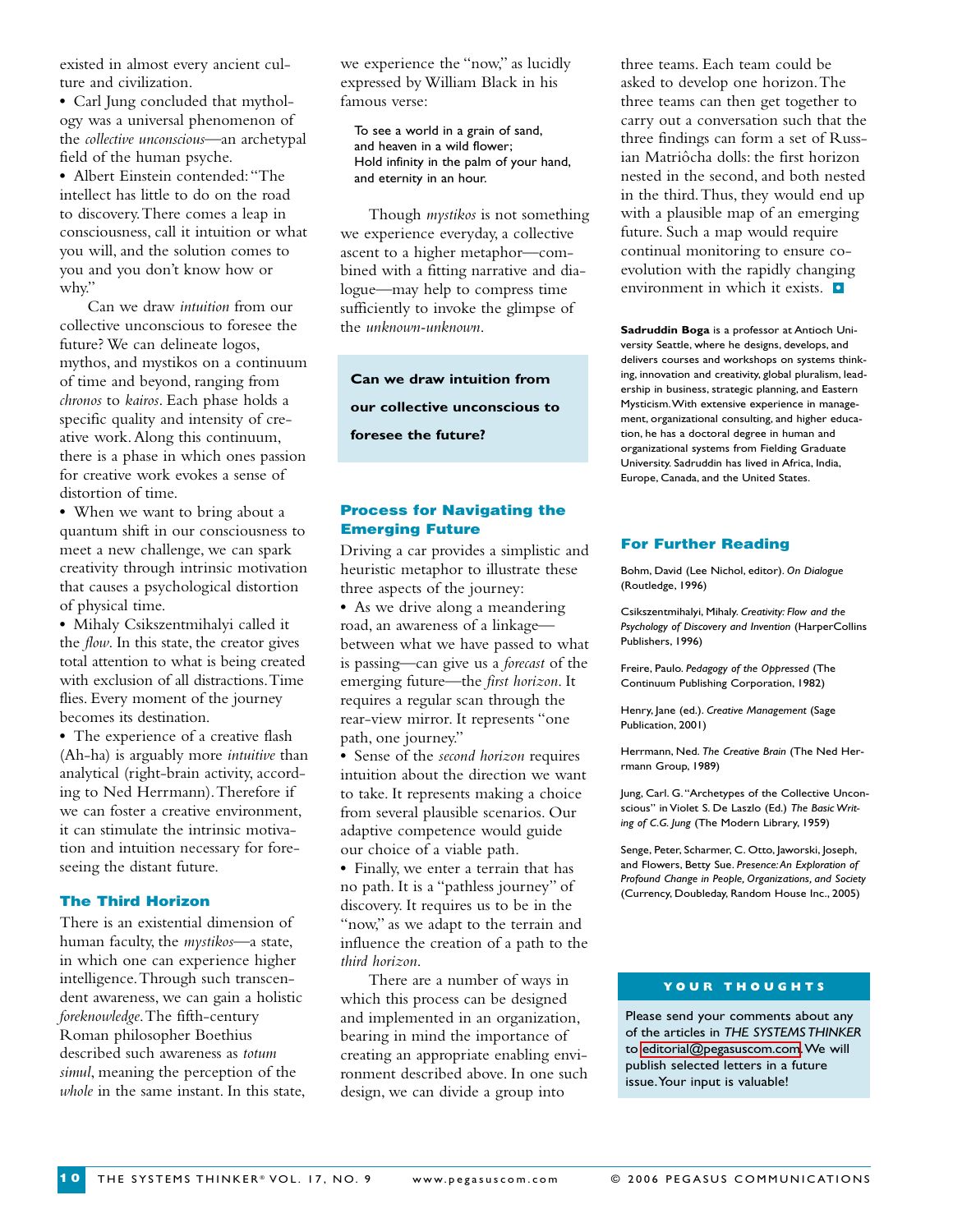<span id="page-10-0"></span>

# **BEYOND AWARENESS:TURNING THE TIDE TOWARD SUSTAINABILITY**

#### **BY JANICE MOLLOY**

ave we reached a tipping point of awareness around global warming? Former vice president Al Gore's high-profile movie, *An Inconvenient Truth*, with its dramatic depictions of the looming environmental crisis, gained critical acclaim and recordsetting crowds. Sir Richard Branson recently announced that all profits from Virgin Airways and Virgin Train—an estimated \$3 billion over the next decade—will be invested in initiatives to develop new energy technologies. Even President Bush, who had previously expressed skepticism about global warming, seems to have accepted the incontrovertible fact—that human activity is causing climate change. H

For most of us, insight into the problem isn't enough—we want to know what steps we can take to become part of the solution.Two new books, taking two very different approaches, offer ideas and inspiration for how individuals and organizations can begin the long journey toward bringing the planet back into balance—and connecting meaningfully with others along the way.



*Low Carbon Diet: A 30 Day Program to Lose 5000 Pounds*  by David Gershon (Empowerment Institute, 2006)

In this accessible, action-oriented workbook, Gershon walks readers through a series of checklists designed to help reduce annual household carbon dioxide consumption by at least 5,000 pounds.With easy-to-follow instructions and a focus on high-leverage activities, these tips make minimizing our environmental footprint seem easy.

The author divides the change

program into three categories. *Climatefriendly lifestyle practices* require a shift in habits, such as taking shorter showers and practicing fuel-efficient driving. *Household systems* are a home's mechanical infrastructures; through periodic maintenance, such as sealing air leaks, you can make them more ecologically sound. But perhaps the greatest leverage lies in the last category—*Empowering others to lose unwanted pounds.* By inviting friends, neighbors, and coworkers to join you on "the diet," you can scale up the impact of your efforts, create a support system, and begin to lay the groundwork for making changes in the larger systems you are a part of.



### *Learning for Sustainability*  by Peter Senge, Joe Laur,

Sara Schley, and Bryan Smith (Society for Organizational Learning, 2006)

Combining thought pieces with tools for individual and organizational change, systemwide explorations with personal stories, this slim volume illustrates how ordinary people can—and must—take extraordinary action in these troubled times.The five disciplines of organizational learning and Robert Fritz's creative tension model provide a practical and highly effective change methodology for groups ranging from massive multinational energy corporations to a small nongovernmental start-up in rural Uganda. On another level, essays focused on "the inner and outer work" of sustainability remind readers of "the personal practices and disciplines that provide the perspective and the internal stability needed to make a difference in the

long run." Otherwise, even the most dedicated change agent may lose effectiveness and burn out.

One essay in particular synthesizes the possibilities and obstacles in breaking free from traditional constraints to collaborate in new ways.The Materials Pooling working group is exploring methods in which waste from one industry can become a resource for another.Through this model effort, the group has identified many unanticipated barriers to this kind of collaboration, including regulations, lack of information from suppliers, and inability to cross silos within organizations, while setting the stage for future initiatives.

#### Swimming Against the Stream—Together

We can't rely solely on governments or other entities to take the lead in solving global warming; each of us has a role to play.And while, in the beginning, it may feel as though we're swimming against the stream, by collaborating with others, the payoff from our efforts will be magnified ten times, 100 times, 1,000 times. Only by acting together will we hit a tipping point and make earth-friendly behaviors the norm. After all, the alternative—a devastated planet as our legacy to the next generations—just isn't an option. **•**

**Janice Molloy** is content director at Pegasus Communications.

### TEAM TIP

According to Gershon, reading a poem, quote, or other short passage at the beginning of a meeting can connect the group to the meaning and larger purpose of what you're doing.